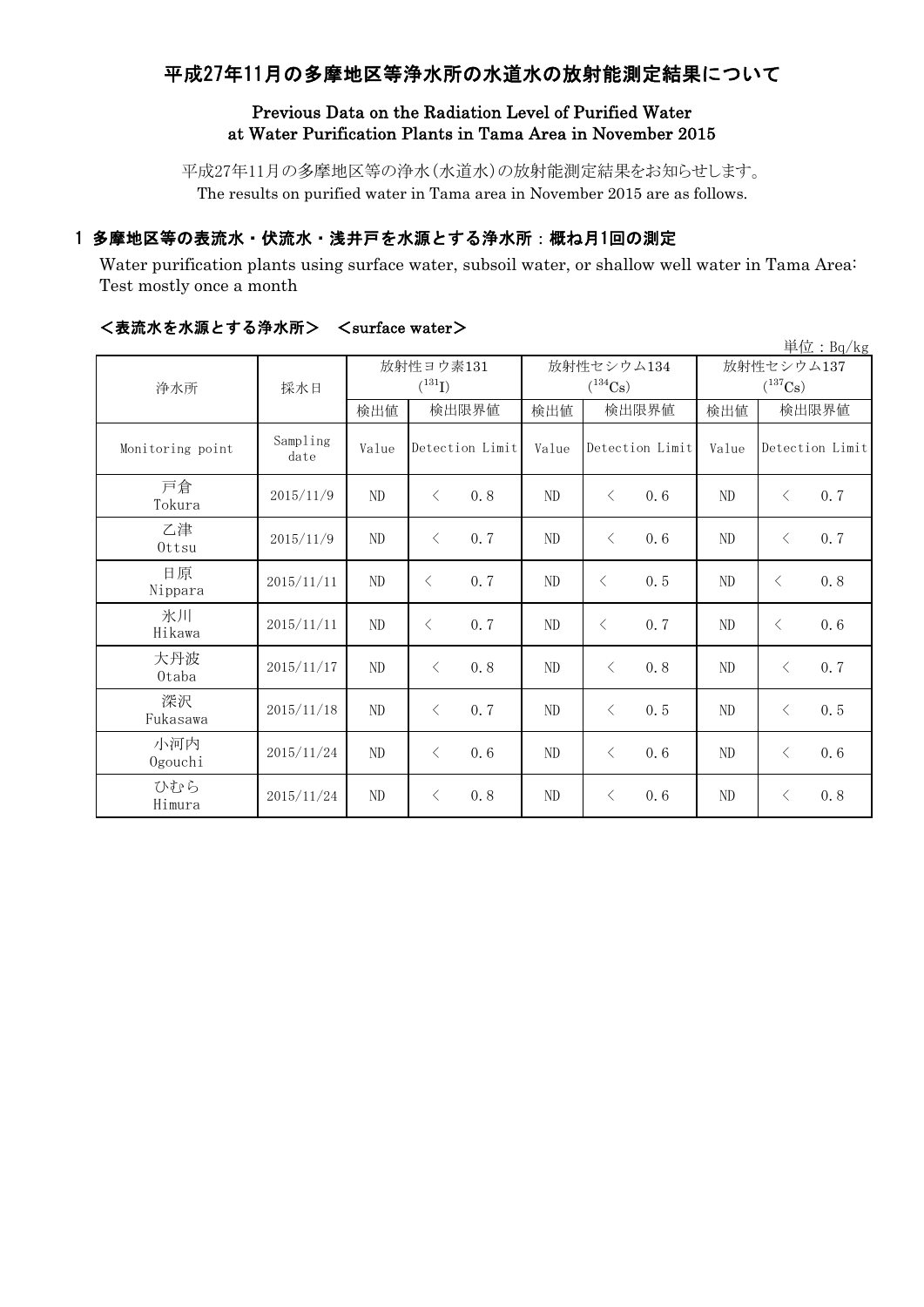| 単位: Bq/kg             |                  |                          |           |                 |                                     |           |                 |                                     |           |                 |
|-----------------------|------------------|--------------------------|-----------|-----------------|-------------------------------------|-----------|-----------------|-------------------------------------|-----------|-----------------|
| 浄水所                   | 採水日              | 放射性ヨウ素131<br>$(^{131}I)$ |           |                 | 放射性セシウム134<br>$(^{134}\mathrm{Cs})$ |           |                 | 放射性セシウム137<br>$(^{137}\mathrm{Cs})$ |           |                 |
|                       |                  | 検出値                      | 検出限界値     |                 | 検出値                                 | 検出限界値     |                 | 検出値                                 | 検出限界値     |                 |
| Monitoring point      | Sampling<br>date | Value                    |           | Detection Limit | Value                               |           | Detection Limit | Value                               |           | Detection Limit |
| 千ヶ瀬第二<br>Chigasedaini | 2015/11/10       | ND                       | $\lt$     | 0.8             | ND                                  | $\langle$ | 0.5             | ND                                  | $\langle$ | 0.7             |
| 日向和田<br>Hinatawada    | 2015/11/10       | ND                       | $\langle$ | 0.8             | ND                                  | $\langle$ | 0.8             | ND                                  | $\langle$ | 0.8             |
| 成木<br>Nariki          | 2015/11/16       | ND                       | $\langle$ | 0.7             | ND                                  | $\lt$     | 0.6             | ND                                  | $\langle$ | 0.7             |
| 二俣尾<br>Futamatao      | 2015/11/16       | $\rm ND$                 | $\lt$     | 0, 7            | ND                                  | $\lt$     | 0.6             | ND                                  | $\langle$ | 0.6             |
| 高月<br>Takatsuki       | 2015/11/19       | ND                       | $\langle$ | 0.7             | ND                                  | $\langle$ | 0.7             | ND                                  | $\langle$ | 0.7             |
| 御岳山<br>Mitakesann     | 2015/11/25       | ND                       | $\lt$     | 0.8             | ND                                  | $\langle$ | 0.6             | ND                                  | $\langle$ | 0.8             |
| 沢井第一<br>Sawaidaiichi  | 2015/11/26       | ND                       | $\lt$     | 0.7             | ND                                  | $\lt$     | 0.5             | ND                                  | $\langle$ | 0.9             |

# <伏流水を水源とする浄水所> <subsoil water>

# <地下水(浅井戸)を水源とする浄水所> <shallow well>

|                    |                  |       |                          |       |                            |                            | 电位·Ba/kg                            |  |
|--------------------|------------------|-------|--------------------------|-------|----------------------------|----------------------------|-------------------------------------|--|
| 浄水所                | 採水日              |       | 放射性ヨウ素131<br>$(^{131}I)$ |       | 放射性セシウム134<br>$(^{134}Cs)$ | 放射性セシウム137<br>$(^{137}Cs)$ |                                     |  |
|                    |                  | 検出値   | 検出限界値                    | 検出値   | 検出限界値                      | 検出値                        | 検出限界値                               |  |
| Monitoring point   | Sampling<br>date | Value | Detection Limit          | Value | Detection Limit            | Value                      | Detection Limit                     |  |
| 杉並<br>Suginami     | 2015/11/5        | ND    | 0.8                      | ND    | 0.8<br>⟨                   | N <sub>D</sub>             | 0.9<br>$\hspace{0.5cm}\mathopen{<}$ |  |
| 上代継<br>Kamiyotsugi | 2015/11/12       | ND    | 0.8<br>$\lt$             | ND    | 0.6<br>⟨                   | ND                         | 0.8<br>$\lt$                        |  |
| 大久野<br>$0$ guno    | 2015/11/18       | ND    | 0.6<br>$\lt$             | ND    | 0.7<br>ぐ                   | ND                         | 0.7<br>$\hspace{0.5cm}\mathopen{<}$ |  |
| 上石原<br>kamiisihara | 2015/11/19       | ND    | 0.7<br>$\langle$         | ND    | 0.8                        | ND                         | 0.6<br>$\hspace{0.5cm}\mathopen{<}$ |  |